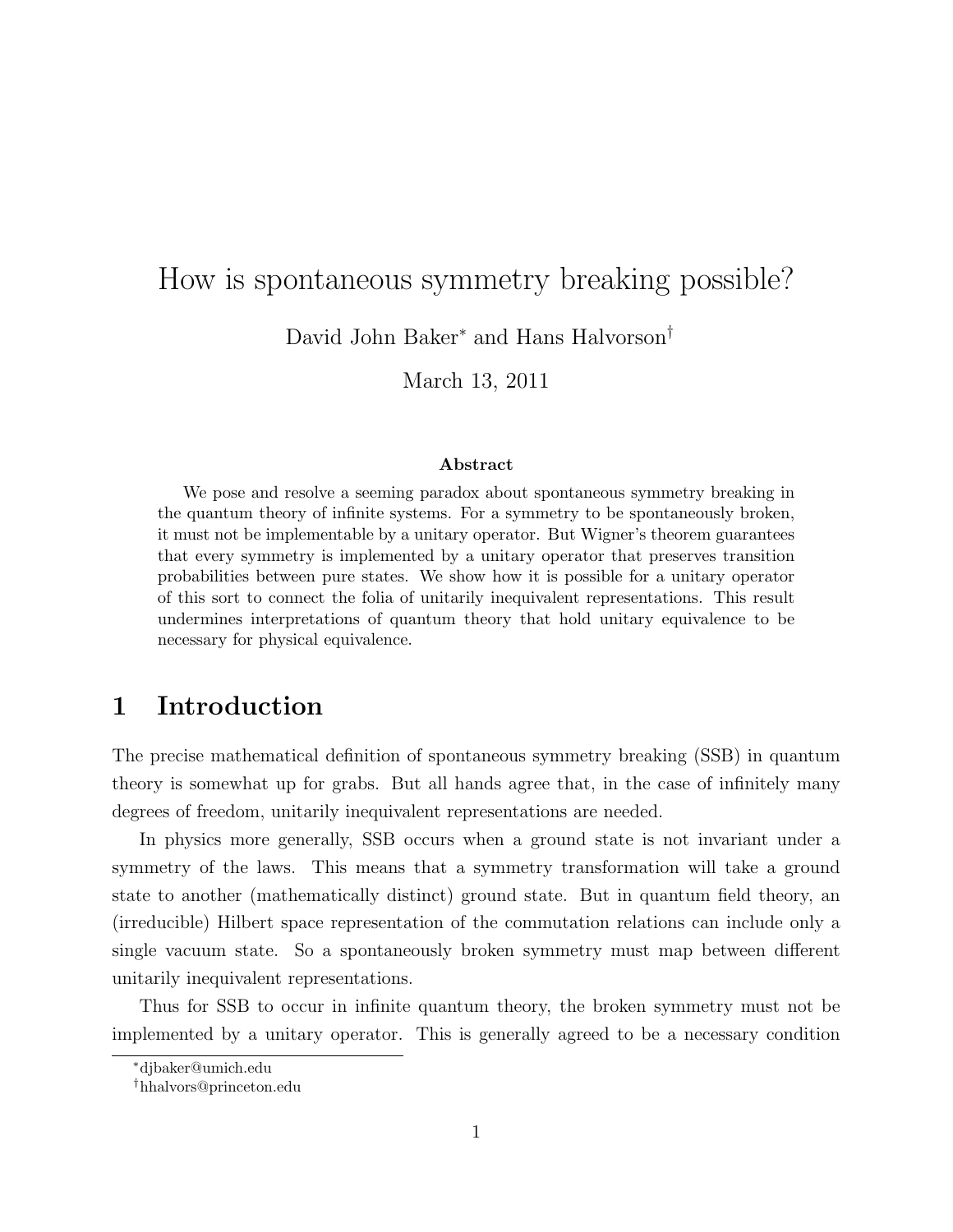(Emch and Liu, 2005) and is sometimes taken to be both necessary and sufficient (Earman, 2003; Strocchi, 2008).

Put this way, it can be difficult to see how a symmetry can possibly be spontaneously broken. The difficulty arises from an apparent conflict with Wigner's unitary-antiunitary theorem, a foundational result that applies to all quantum theories. Since a symmetry ought to preserve all the empirical predictions of a quantum state, it must not change the transition probabilities between pure states, which are represented by the inner products between vectors in a Hilbert space representation. Wigner's theorem shows that any mapping that preserves these probabilities for all vector states in a Hilbert space must be a unitary mapping.

All symmetries preserve transition probabilities in this way. Besides being physically intuitive, this can be proven rigorously even in paradigm cases of SSB. But this seems to lead to paradox. We know SSB is possible in infinite quantum theory — there are wellknown examples. But we also know that any symmetry, even a broken one, must satisfy the premises of Wigner's theorem. Since SSB requires unitary inequivalence, these two facts appear inconsistent.

This inconsistency must be only apparent. Our task is to explain why. We'll begin by explaining some general features that apply in all cases of quantum SSB. We will show that in such cases, Wigner's theorem applies. The seeming paradox therefore threatens. To resolve it, we'll show that the existence of a unitary symmetry in Wigner's sense does not entail the unitary equivalence of the Hilbert space representations it connects. There remains a sense in which the symmetry is not (strictly speaking) unitarily implementable.

# 2 Quantum SSB

We begin by recalling some general properties of quantum theories on the algebraic approach. At the broadest level of generality, a quantum theory is described by a  $C^*$ -algebra  $\mathfrak A$  obeying the canonical commutation or anticommutation relations (CCRs or CARs respectively) in their bounded form. This is either an algebra of observables or (as in the present case) a field algebra. The self-adjoint operators in  $\mathfrak A$  stand for physical quantities and are often called observables. The states of the algebra are the possible assignments of expectation values to the operators in  $\mathfrak{A}$ . These are given by normed linear functionals  $\omega : \mathfrak{A} \to \mathbb{C}$ . The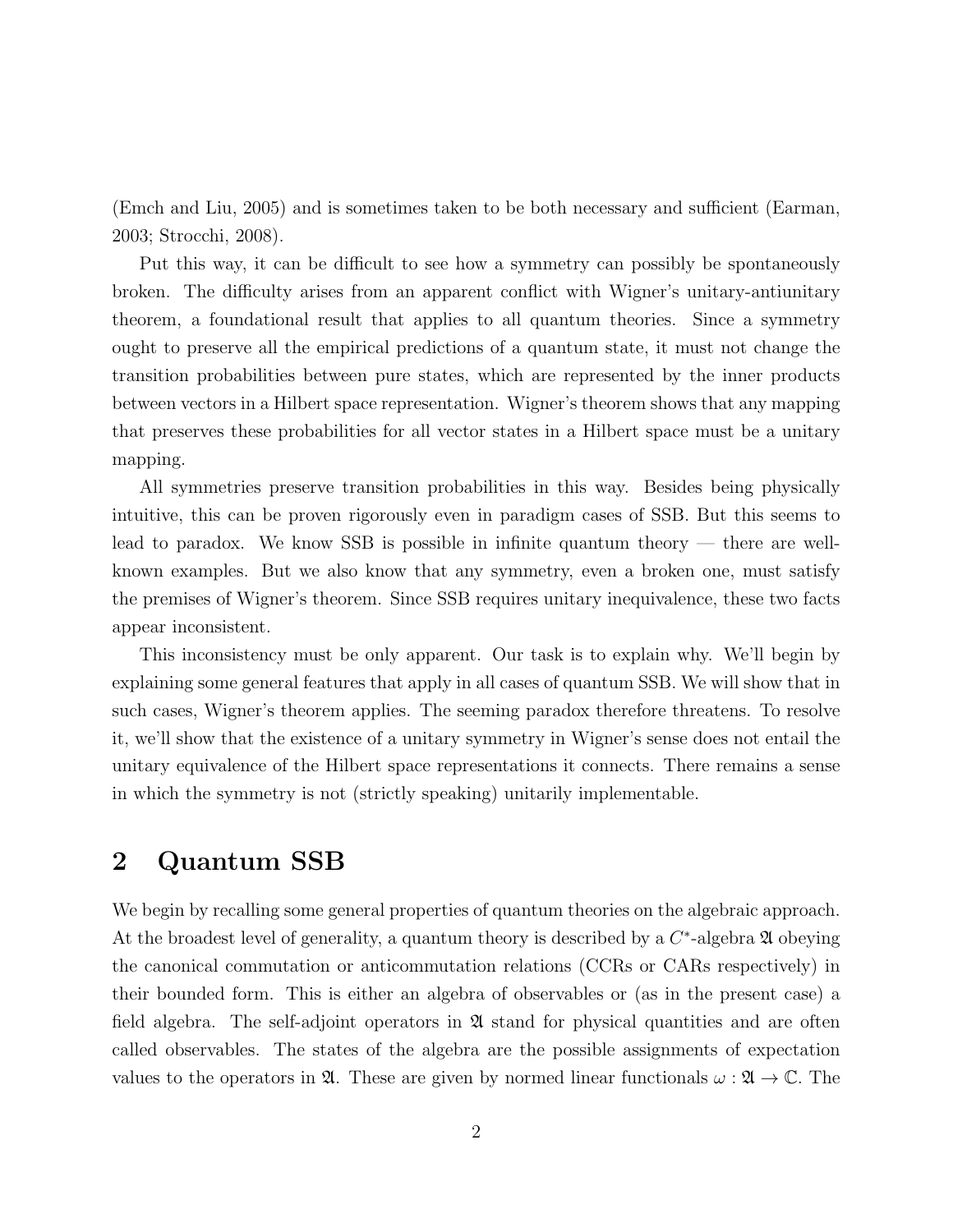expectation value of A in state  $\omega$  is written  $\omega(A)$ .

A clear connection exists between this algebraic formalism and the better-known Hilbert space formalism. The abstract algebraic states and observables can be concretely realized by a Hilbert space representation of  $\mathfrak A$  (also called a representation of the CCRs/CARs). Such a representation is a mapping  $\pi$  from  $\mathfrak A$  into the algebra of bounded operators  $B(\mathcal H)$ on a Hilbert space  $\mathcal{H}$ . The representation map is not usually a bijection; Hilbert space representations will include more operators, and in particular more observables, than the  $C^*$ -algebra. Some of the states  $\omega$  of  $\mathfrak A$  will be representable by density operators on  $\mathcal H$  that agree with their expectation values for all  $\tilde{A}$  in  $\mathfrak{A}$ . Collectively these states are called the *folium* of the representation  $\pi$ .

Every algebraic state  $\omega$  has a unique "home" representation in which it is given by a cyclic vector. This is established by the

**GNS Theorem.** For each state  $\omega$  of  $\mathfrak{A}$ , there is a representation  $\pi$  of  $\mathfrak{A}$  on a Hilbert space H, and a vector  $\Omega \in \mathcal{H}$  such that  $\omega(A) = \langle \Omega, \pi(A)\Omega \rangle$ , for all  $A \in \mathfrak{A}$ , and the vectors  ${\pi(A)\Omega : A \in \mathfrak{A}}$  are dense in H. (Call any representation meeting these criteria a GNS representation.) The GNS representation is unique in the sense that for any other representation  $(\mathcal{H}', \pi', \Omega')$  satisfying the previous two conditions, there is a unique unitary operator  $U: \mathcal{H} \to \mathcal{H}'$  such that  $U\Omega = \Omega'$  and  $U\pi(A) = \pi'(A)U$ , for all A in  $\mathfrak{A}$  (see Kadison and Ringrose, 1997, 278–279).

The definition of "same representation" presumed in this statement of uniqueness is called unitary equivalence. We call representations  $\pi$  and  $\pi'$  unitarily inequivalent, and treat them as distinct,<sup>1</sup> if there is no unitary operator  $U$  between their Hilbert spaces which relates the representations by

$$
U\pi(A) = \pi'(A)U.
$$
\n<sup>(1)</sup>

When equation (1) does hold, we say that the unitary U intertwines the representations  $\pi$ and  $\pi'$ .

A useful source on the representation of symmetry in this framework is Roberts and Roepstorff (1969). They posit (very reasonably) that any symmetry of a quantum system

<sup>1</sup>Although we always treat inequivalent representations as formally or mathematically distinct, note that they may not always be physically inequivalent. As we shall see, they are sometimes related by symmetries, which are normally assumed to preserve all the physical facts.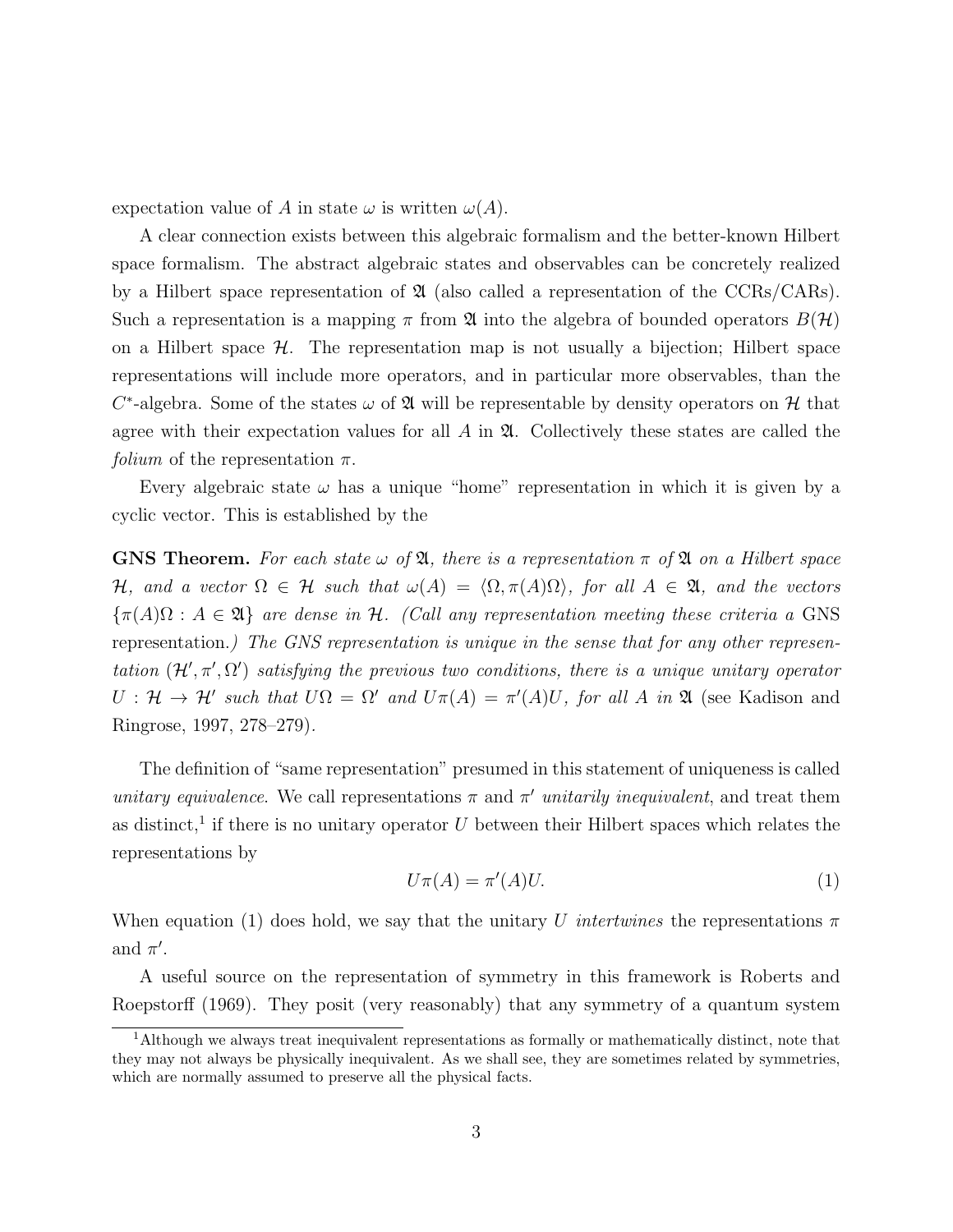must at a minimum consist of two bijections,  $\alpha$  from the algebra of physical quantities  $\mathfrak A$  onto itself and  $\alpha'$  from the space of states of  $\mathfrak A$  onto itself. These must preserve all expectation values, so that

$$
\alpha'(\omega(\alpha(A))) = \omega(A). \tag{2}
$$

They then show that any such  $\alpha$  is a \*-automorphism of  $\mathfrak{A}$ , a bijection  $\alpha : \mathfrak{A} \to \mathfrak{A}$  which preserves its algebraic structure and commutes with the adjoint mapping  $(\cdot)^*$ . Furthermore, α' can be defined in terms of this \*-automorphism as it acts on states. Clearly  $\alpha'(\omega)$  is given by  $\omega \circ \alpha^{-1} = \omega(\alpha^{-1}(A))$ . We therefore have a justification, from physical principles, of the oft-cited fact that symmetries in quantum theory are given by ∗-automorphisms.

Clearly if  $\alpha$  is a symmetry and  $\pi(A)$  is a representation of  $\mathfrak A$  on a Hilbert space  $\mathcal H$ ,  $\pi \circ \alpha(A) = \pi(\alpha(A))$  is also a representation of  $\mathfrak A$  on  $\mathcal H$ . In this case  $\alpha$  will act as a bijective mapping from  $\pi$  to  $\pi \circ \alpha$ . We call  $\alpha$  unitarily implementable in the representation  $\pi$  when there is a unitary mapping  $U : \mathcal{H} \to \mathcal{H}$  such that

$$
\pi'(A) = \pi(\alpha(A)) = U\pi(A)U^*.
$$
\n(3)

This means the symmetry  $\alpha$  is unitarily implementable in  $\pi$  iff  $\pi$  and  $\pi \circ \alpha$  are unitarily equivalent representations of A.

This is where spontaneous symmetry breaking comes in. In general, a state  $\omega$  breaks the symmetry  $\alpha$  only if  $\alpha$  is not unitarily implementable in  $\omega$ 's GNS representation.<sup>2</sup> When this occurs,  $\omega$ 's GNS representation and the GNS representation of the symmetry-transformed state  $\alpha'(\omega) = \omega \circ \alpha^{-1}$  will be unitarily inequivalent.

In one example, the CAR algebra (so-called because it obeys the canonical anticommutation relations) is the field algebra for a system of interacting spin-1/2 systems. We may use the infinite version of the algebra to represent an infinitely long chain of spins confined to a one-dimensional lattice, as in the Heisenberg model of a ferromagnet. This infinite CAR algebra possesses a non-unitarily implementable automorphism which represents a symmetry of the ferromagnet: namely, a 180-degree rotation which flips all of the spins in the chain. The rotation is therefore a spontaneously broken symmetry. See Ruetsche (2006) for a detailed study of this case; we present only a few general features it shares in common with other examples of SSB.

<sup>&</sup>lt;sup>2</sup>On the approach shared by Strocchi and Earman, this is both a necessary and sufficient condition.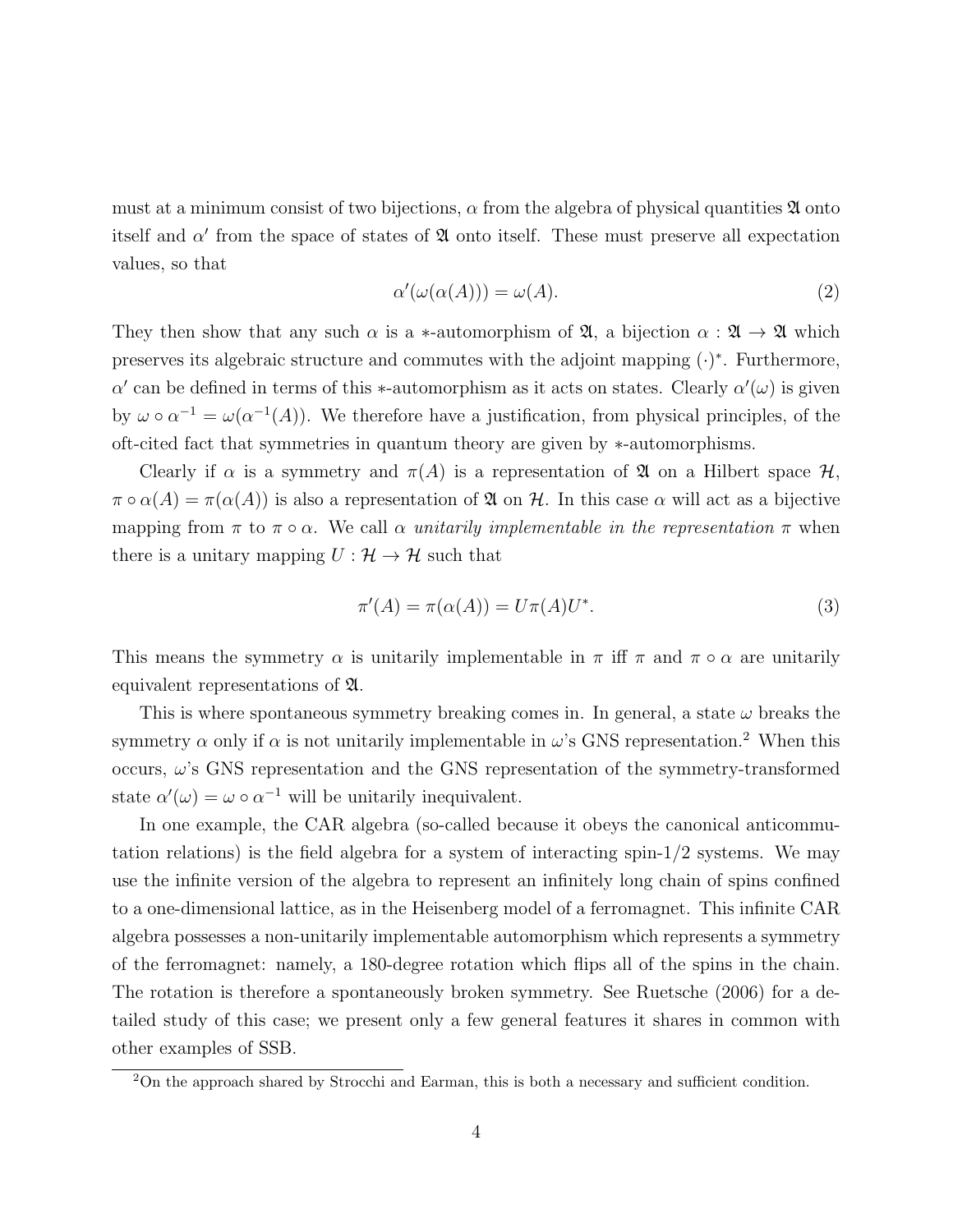The lowest-energy states available to an infinite spin chain are ones in which all of the spins align in the same direction. The Heisenberg ferromagnet has two such ground states:  $\omega$ , in which all of the spins point along  $+x$  (where x is the axis of the one-dimensional chain) and  $\omega'$ , in which they all point along  $-x$ . These states each define a GNS representation  $(\pi, \pi'$  respectively) on Hilbert spaces H and H'. If  $\alpha$  is the automorphism of the CAR algebra representing a 180-degree rotation along an axis perpendicular to  $x, \omega' = \alpha(\omega)$ . But since  $\alpha$ is spontaneously broken,  $\pi$  must be unitarily inequivalent to  $\pi'$ . This is where the seeming paradox comes in.

# 3 Wigner's theorem and the paradox

The expectation values of observables aren't the only important quantities in quantum physics. We should also expect a symmetry to preserve the transition probabilities between (pure) states of any quantum theory. In the Hilbert space formalism these are given by inner products:  $\langle \psi, \psi' \rangle$  represents the likelihood of a spontaneous transition from vector state  $\psi$  to  $\psi'.^3$ 

It seems obvious that no symmetry worth its salt will alter any of the transition probabilities. This led Wigner to conclude that any symmetry worth its salt is given by a unitary operator.<sup>4</sup> For the following can be proven (see Bargmann, 1964):

Wigner's Theorem. Any bijection from the unit rays (vectors states) of a Hilbert space H to the unit rays of  $\mathcal{H}'$  which preserves the inner product is given by a unitary mapping  $W: \mathcal{H} \to \mathcal{H}'.$ 

This is puzzling. A spontaneously broken symmetry should still map bijectively between the vector states of the two representations, and it would be very strange if it failed to preserve transition probabilities. But we also know that broken symmetries are not unitarily implementable. This seems impossible, but since well-known examples of SSB exist, paradox threatens.

We are not the first to notice this problem. Considering the  $C^*$ -algebra  $B(\mathcal{H})$  of all bounded operators on a Hilbert space, Earman presents the problem as follows:

<sup>&</sup>lt;sup>3</sup>Only on collapse interpretations do such transitions actually occur, of course. But we should nevertheless expect other interpretations to retain the statistical predictions codified in transition probabilities.

<sup>4</sup>Or by an antiunitary operator; for present purposes we ignore the difference.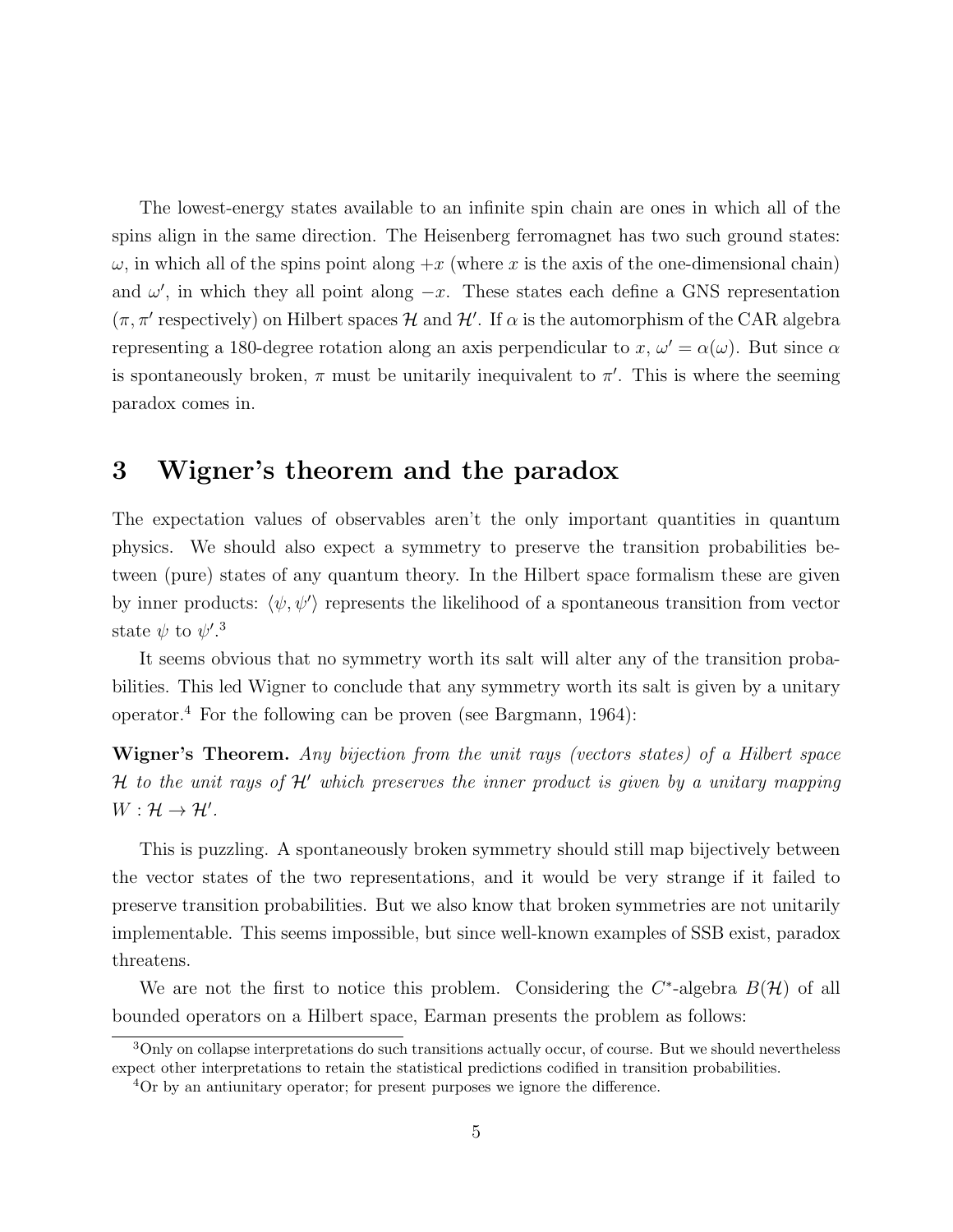Obviously, if U is unitary then [the map  $A \to UAU^*$ ] is an automorphism of  $B(H)$ . Conversely, any automorphism of  $B(H)$  takes this form for a unitary U – ... T is an inner automorphism<sup>5</sup> of the C<sup>\*</sup>-algebra  $B(\mathcal{H})$ . How then can a symmetry in the guise of an automorphism of a  $C^*$ -algebra  $\mathfrak A$  fail to be an unbroken or Wigner symmetry [one which preserves transition probabilities]? (Earman, 2003, 341)

Earman provides an answer, but not a satisfactory one. He notes correctly that in cases of SSB, the automorphism that represents the broken symmetry is not an automorphism of all of  $B(\mathcal{H})$ . Instead it is defined only on the field algebra or algebra of observables (the CAR algebra in the ferromagnet example). In a Hilbert space representation this distinguished algebra is given by a much smaller subalgebra of  $B(H)$ . So since the symmetry is not an automorphism of  $B(\mathcal{H})$ , there is no reason to assume it should be unitary in the first place.

This only appears to resolve the problem because Earman has presented it in a limited form. He considers the symmetry solely as it acts on operators, but the paradox can only be properly motivated by considering the symmetry's action on states. Whether  $\alpha$  is an automorphism of  $B(\mathcal{H})$  or not,  $\alpha'$  is still a bijection between the states of representations  $\mathcal{H}$ and  $\mathcal{H}'$ . If it's not unitary, it must fail to meet one of the premises of Wigner's theorem.

The problem is that the premises of Wigner's theorem are satisfied by all symmetries. Consider  $\alpha'$  as it maps between the GNS representations of two ground states. Since a symmetry always takes pure states to pure states, and the vector states of a GNS representation are all and only its pure states,  $\alpha'$  is indeed a bijection of vectors states (unit rays). Furthermore, as Roberts and Roepstorff (1969, 335) prove,  $\alpha'$  must preserve all transition probabilities. Wigner's theorem therefore applies.

Earman is not alone in struggling with this seeming paradox. Other authors have suggested (contrary to the theorem of Roberts and Roepstorff) that perhaps spontaneously broken symmetries do fail to preserve transition probabilities. For example, Arageorgis (1995, 302 fn 111) claims that, because "the preservation of probabilities in the Hilbert space formulation implies the existence of a unitary (or antiunitary) operator," no mapping between the folia of inequivalent representations – presumably not even a symmetry transformation – can preserve transition probabilities. Even Ruetsche (2006, 483) makes a rare slip on this point:

<sup>&</sup>lt;sup>5</sup>An automorphism  $\alpha$  is inner just in case there is a unitary  $V \in \mathfrak{A}$  such that  $\alpha(A) = VAV^*$  for all  $A \in \mathfrak{A}$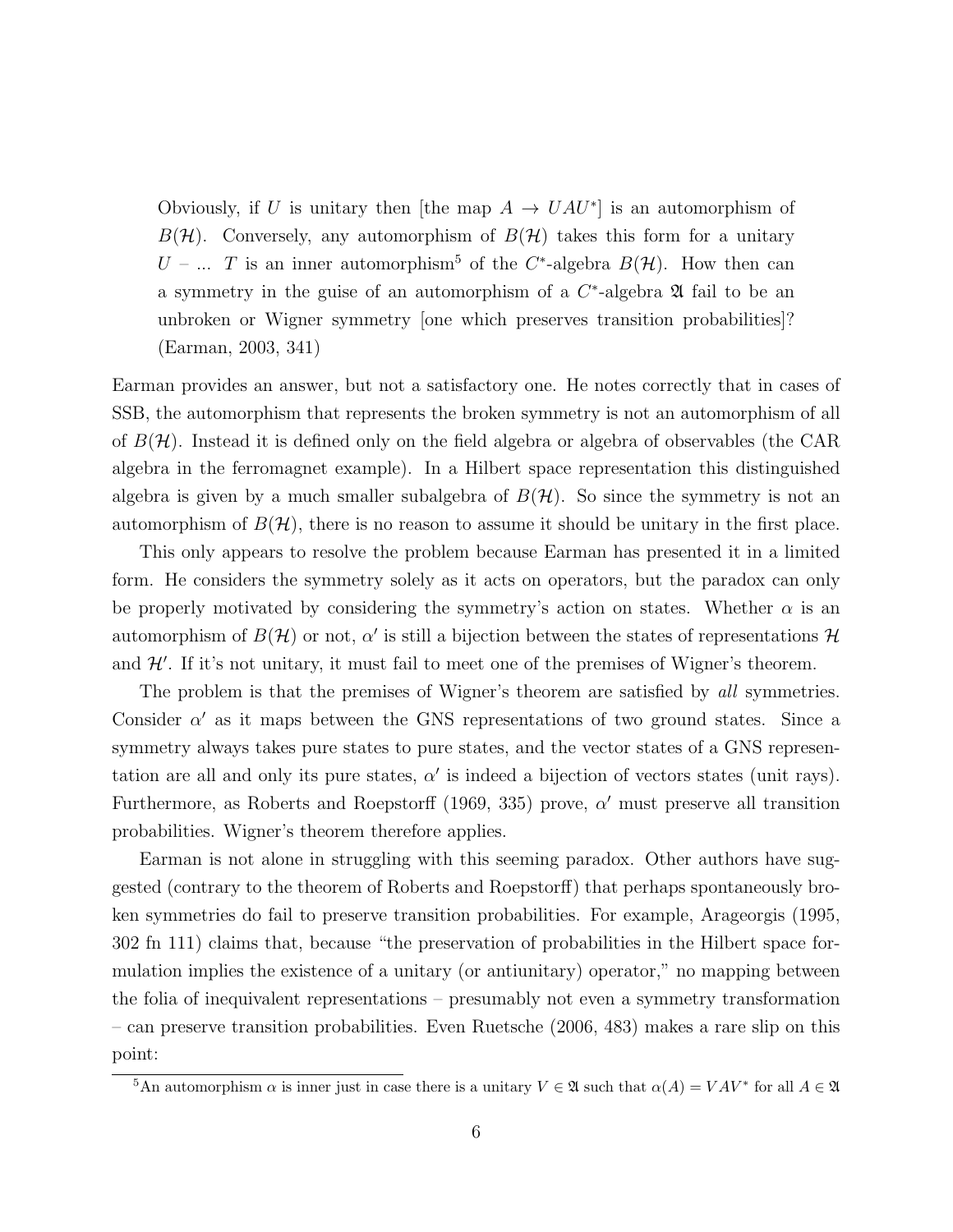A state  $\omega$  breaks a dynamical symmetry  $\alpha$  iff  $\alpha$  is not unitarily implementable on  $\omega$ 's GNS representation. Unlike rotations on ground states of the finite spin chain, dynamical symmetries do not conserve transition probabilities in the GNS representation of states that break them. (Emphasis ours)

But to the contrary, by the very definition of a symmetry, all symmetries — whether broken or not — preserve transition probabilities. Therefore, broken symmetries satisfy the premises of Wigner's theorem.

So the answer to Earman's question — how can a symmetry fail to be a Wigner-type unitary symmetry?  $\overline{\phantom{a}}$  is that it cannot. And yet, there are unitarily non-implementable symmetries. Paradox threatens.

# 4 The resolution

Since Wigner's theorem applies to all symmetries, a spontaneously broken symmetry must in some sense give a unitary mapping between the states of unitarily inequivalent representations. So there must be some wiggle room in the definition of unitary equivalence that makes this possible. To resolve the paradox, we must look again at the definition and find the wiggle room.

In effect, we have two data points to work with. First, as Roberts and Roepstorff prove, Wigner's theorem applies to all algebraic symmetries. This means that any symmetry  $\alpha'$ , as it acts on states, must be implemented by some unitary operator. Since the existence of this operator is guaranteed by Wigner's theorem, we'll call it the Wigner unitary W. Since for any state  $\omega$ ,  $\alpha'(\omega) = \omega \circ \alpha^{-1}$ , Wigner's theorem is telling us that W must take the state vector that represents  $\omega$  to a vector that represents  $\omega \circ \alpha^{-1}$ .

Our second data point is the fact that spontaneous symmetry breaking is possible. This implies that some symmetries are not unitarily implementable, in the sense that they fail to satisfy Eq. (3) for any unitary U. When Eq. (3) is not satisfied, the symmetry's action on operators (which takes each operator A to  $\alpha(A)$ ) cannot be implemented by a unitary operator. Combining our two data points, this means that spontaneously broken symmetries are unitarily implementable as they act on states, but not as they act on operators.

This means that the unitary W must map the vector states of  $\mathcal{H}$  to those of  $\mathcal{H}'$  without satisfying Eq. 1 for  $U = W$ . In such a case, the representations are unitarily inequivalent even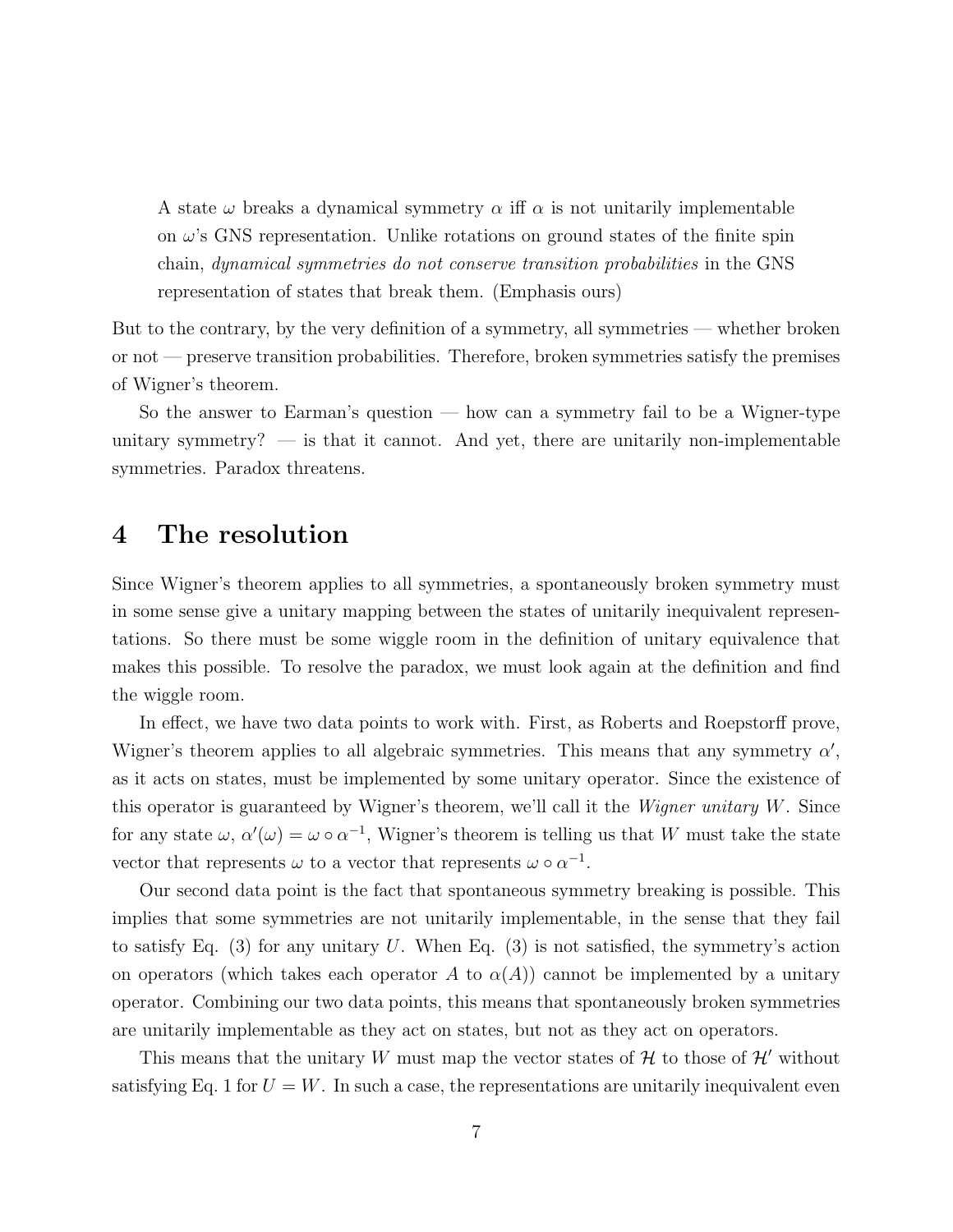though their Hilbert spaces are related by a unitary operator. There is nothing contradictory about this, since the existence of a unitary operator implies unitary equivalence only if the operator intertwines the representations. Their respective representations  $\pi, \pi'$  of the C<sup>\*</sup>algebra may nonetheless be preserved by  $W$ , as long as  $W$  does not map the representation  $\pi$  pointwise to the representation  $\pi'$ . So it may still be that

$$
W\pi(\mathfrak{A}) = \pi'(\mathfrak{A})W\tag{4}
$$

although there are individual operators  $A \in \mathfrak{A}$  for which (1) does not hold.

In fact, an operator meeting these criteria exists whenever the states of two GNS representations are connected by a symmetry. We will show in steps that in every such case a unitary W exists which satisfies Eq.  $(4)$ , and which implements the symmetry as it acts on states without implementing it as it acts on operators. First, we establish its existence:

Representation Wigner Theorem. Let  $\langle \mathcal{H}, \pi, \Omega \rangle$  be a GNS representation for  $\omega$ , and let  $\langle \mathcal{H}', \pi', \Omega' \rangle$  be a GNS representation for  $\omega \circ \alpha^{-1}$ . Then there is a unique unitary operator  $W = W_{\pi,\pi'} : \mathcal{H} \to \mathcal{H}'$  such that  $W\Omega = \Omega'$ , and  $W\pi(\alpha^{-1}(A)) = \pi'(A)W$  for all  $A \in \mathfrak{A}$ . (Proof in Appendix 1.)

Since  $\alpha^{-1}(\mathfrak{A}) = \mathfrak{A}$  and W intertwines  $\pi \circ \alpha^{-1}$  and  $\pi'$ , Eq. (4) follows. This means that when  $\pi$  and  $\pi'$  are not unitarily equivalent, W maps between these two representations without mapping  $\pi$  pointwise to  $\pi'$ , which is what we expected. In other words, W acts as a bijection between the operators of these representations but does not, in general, implement the symmetry as it acts on operators.

We have established that a unitary mapping preserving transition probabilities can exist even between unitarily inequivalent representations. Indeed, such a mapping always exists in cases of SSB. This is not yet enough to ensure that the conclusion of Wigner's theorem is true (as it must be). Wigner's theorem ensures, not just that such a mapping exists, but that every mapping which preserves transition probabilities must be unitary. This includes every symmetry (whether spontaneously broken or not) as it acts on states.

So we must also show that a spontaneously broken symmetry can be given by a unitary operator in the sense just discussed, without being unitarily implemented — that is, without satisfying Eq. 3. To establish this, we will show that  $W$  itself implements the symmetry as it acts on states.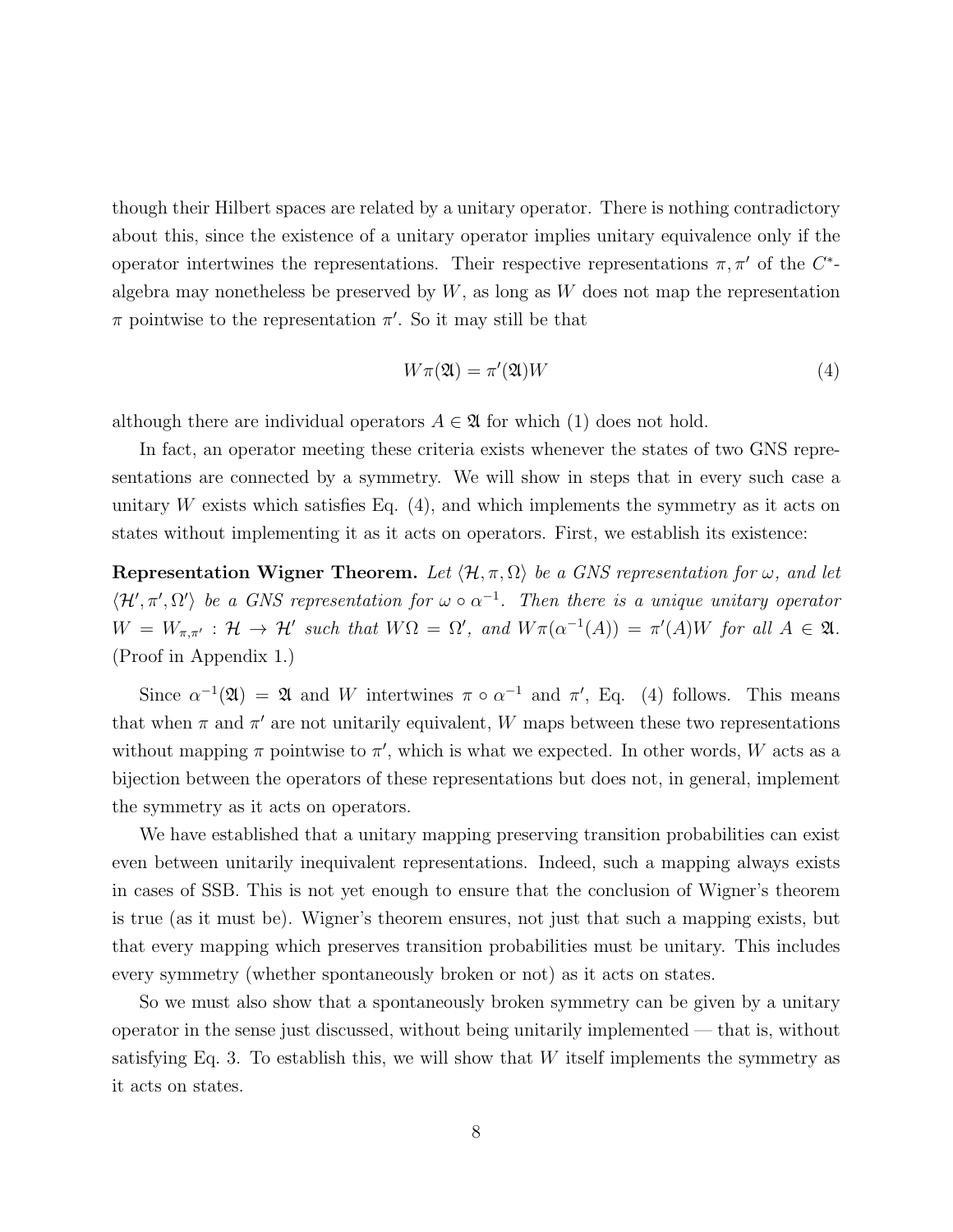Keep in mind that any representation  $\pi : \mathfrak{A} \to B(\mathcal{H})$  of a  $C^*$ -algebra gives rise to a map  $\pi^*$  of unit vectors of  $\mathcal H$  into the state space of  $\mathfrak A$ . In particular,

$$
\pi^*(x)(A) = \langle x, \pi(A)x \rangle, \qquad (A \in \mathfrak{A}).
$$

We now use this map to show that W implements the symmetry  $\alpha'$  as it acts between the states of representations  $\pi$  and  $\pi'$ .

**Corollary 1.** Let  $(\mathcal{H}, \pi, \Omega)$  be a GNS representation for  $\omega$ . Then the Wigner unitary W for  $\alpha$  implements the action of  $\alpha$  on vectors in H. That is,  $(\pi')^*(Wx) = \pi^*(x) \circ \alpha^{-1}$  for any unit vector x in  $H$ . (Proof in Appendix 1.)

In other words, when we apply W to the state vector  $x \in \mathcal{H}$  which represents the algebraic state  $\pi^*(x)$  in the GNS representation  $\pi$ , the result is the vector  $Wx \in \mathcal{H}'$  which represents the state  $\alpha'(\pi^*(x)) = \pi^*(x) \circ \alpha^{-1}$  in the representation  $\pi'$ . This is just what it means for W to implement the symmetry as it acts on states.

Finally, we confirm that W does not in general implement the symmetry  $\alpha$  as it acts on operators. This is just to say that it does not in general intertwine the representations  $\pi$ and  $\pi'$ . In fact, we can show that W intertwines these representations only if it is trivial:

**Corollary 2.** If the Wigner unitary  $W : \mathcal{H} \to \mathcal{H}'$  also induces a unitary equivalence between  $\pi$  and  $\pi'$ , then  $\alpha' \circ \pi^* = \pi^*$ . (Proof in Appendix 1.)

That is, every vector state in  $\pi$ 's Hilbert space is invariant under the symmetry  $\alpha'$ , and hence left unchanged by W. This means W must be the identity.

The astute reader may be puzzled by some of the properties we ascribe to the Wigner unitary. In particular, we've shown that the Wigner unitary, which implements a symmetry as it acts on states, never implements that same symmetry as it acts on operators unless it is the trivial identity operator. How, then, can a non-trivial symmetry be unitarily implemented on both states and operators (and hence unbroken)? This sort of puzzle is best resolved by looking at concrete examples of Wigner unitaries in the case of both broken and unbroken symmetries, which examples we provide in Appendix 2.

We've shown that whenever two states are related by a symmetry, a unitary mapping exists between the Hilbert spaces of their GNS representations and has the properties we would expect. This is the Wigner unitary. Its existence vindicates Wigner's theorem, in that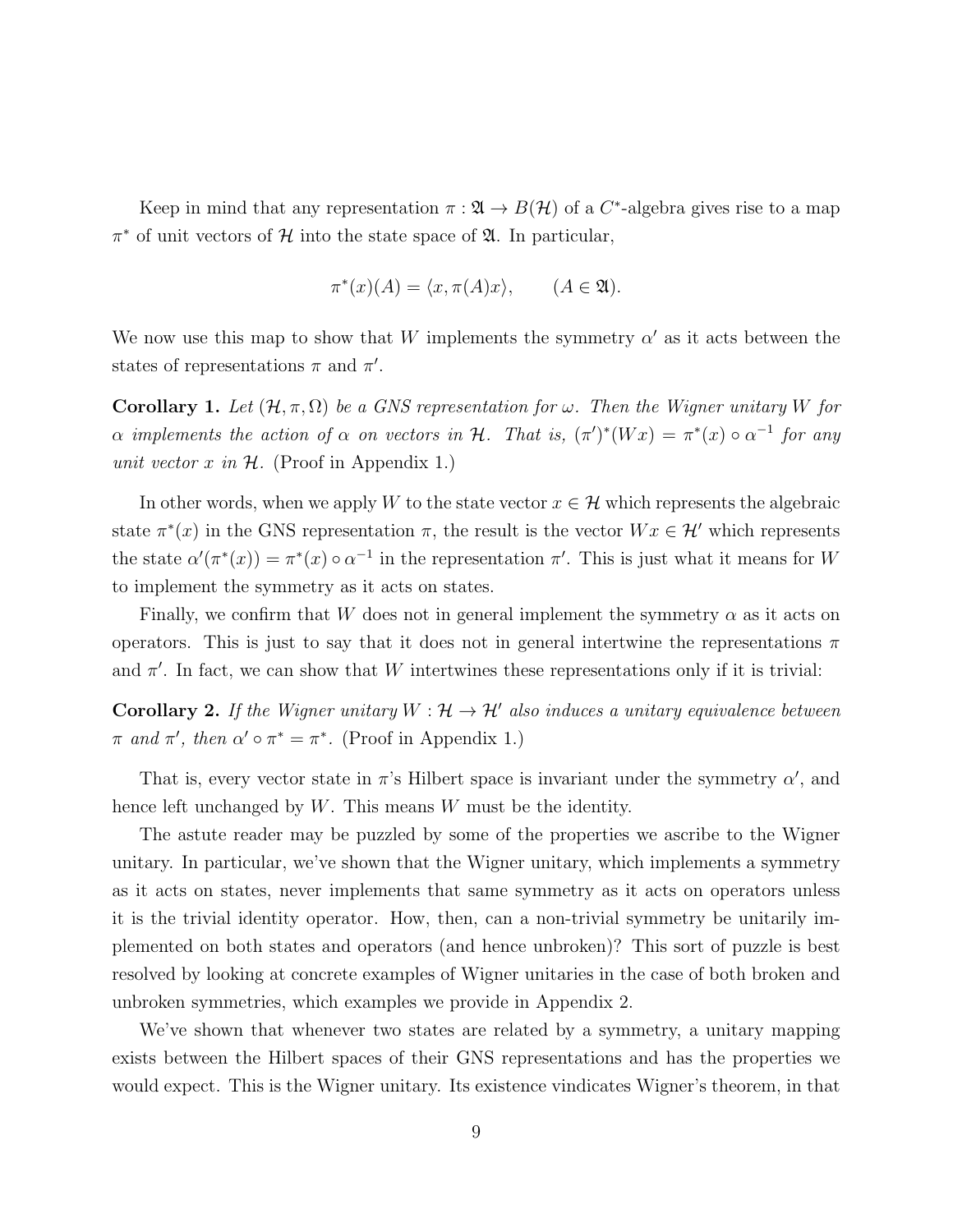it shows how the theorem can be true even when spontaneous symmetry breaking prevents a symmetry from being unitarily implemented as it acts on operators. The seeming paradox is no paradox at all.

## 5 Foundational significance

Besides the dissolution of a confusing paradox, are there foundational implications of this result? We believe so. To underscore the foundational importance of our resolution of the paradox, let's briefly explore how it bears on one vexed question in the philosophy of quantum field theory. What are the necessary conditions for physical equivalence between field-theoretic states? In AQFT, the representations of the field algebra separate the states into natural "families:" the folia of states given by density operators in each representation. We may therefore ask what conditions must be met for two such families of states – two folia – to represent the same set of physical possibilities.

For two folia to be physically equivalent, they must at least be empirically equivalent. The paradoxical line of reasoning suggests that unitary equivalence is necessary if we want to preserve transition probabilities. Since a quantum theory's transition probabilities are part of its empirical content, it would seem to follow that the folia of unitarily inequivalent representations cannot predict the same empirical consequences – making them physically inequivalent by the above reasoning.

This is why Arageorgis, while attempting "to clarify the connection between 'intertranslatability' [a necessary condition for physical equivalence] and 'unitary equivalence,'" writes in his seminal dissertation,

Intertranslatability requires a mapping between theoretical descriptions that preserves the reports of empirical findings. These are couched in terms of probabilities in quantum theory. And as Wigner has taught us, the preservation of probabilities in the Hilbert space formulation implies the existence of a unitary (or antiunitary)<sup>6</sup> operator. (Arageorgis, 1995, 302 fn 111)

He takes this point to establish that folia must belong to unitarily equivalent representations if they are to count as physically equivalent. But his argument includes a false premise:

<sup>&</sup>lt;sup>6</sup>Recall that for purposes of this paper we ignore the distinction between unitary and antiunitary.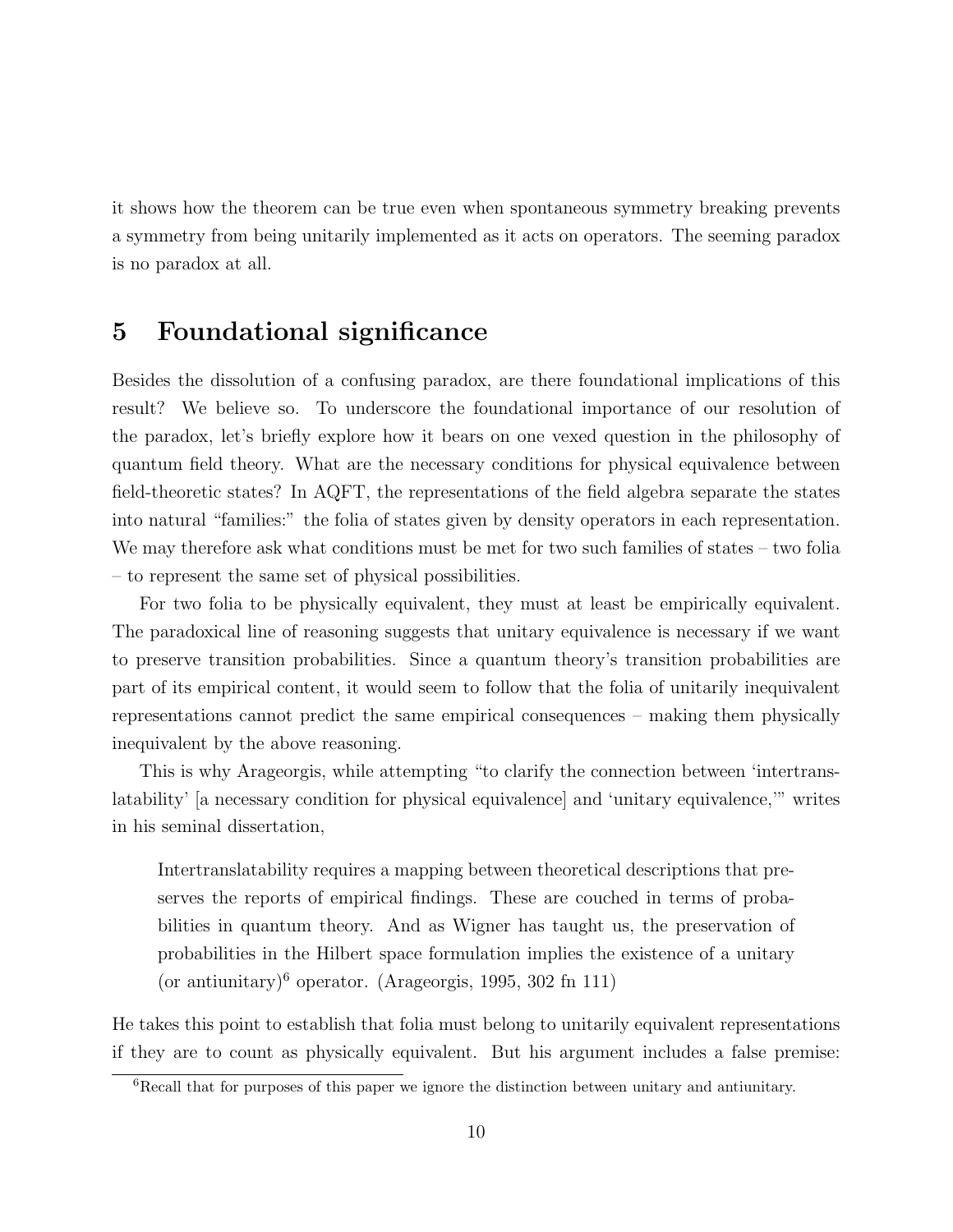the assumption that the existence of a unitary operator connecting the folia of two representations implies a unitary equivalence between those representations. As we have shown, though, there is no such implication if the unitary operator is what we've called a Weyl unitary. Arageorgis's argument is unsound.

This means that at least one significant part of the empirical content of a quantum theory – its transition probabilities – can be preserved by a mapping between the folia of two inequivalent representations. If we further assume (as conventional wisdom dictates) that a quantum theory's symmetries preserve all empirical content, then the folia of at least some pairs of inequivalent representations must be empirically equivalent if spontaneous symmetry breaking is possible. The notion that unitary equivalence is a necessary condition for physical equivalence should now appear quite suspect. Insofar as the so-called "Hilbert space conservative" interpretation of quantum field theory identifies physical equivalence with unitary equivalence (see Ruetsche, 2002), that interpretation must come into question as well.

# Appendix 1: Representation Wigner Theorem

Here we prove the results mentioned in the main text.

**Definition.** Let  $\omega$  be a state on a C<sup>\*</sup>-algebra  $\mathfrak{A}$ , let  $\mathcal{H}$  be a Hilbert space with  $\Omega$  a unit vector in H, and  $\pi : \mathfrak{A} \to B(\mathcal{H})$  a representation of  $\mathfrak{A}$ . We say that the triple  $\langle \mathcal{H}, \pi, \Omega \rangle$  is a GNS representation for  $\omega$  just in case:

- 1.  $\langle \Omega, \pi(A)\Omega \rangle = \omega(A)$ , for all  $A \in \mathfrak{A}$ , and
- 2.  $\{\pi(A)\Omega : A \in \mathfrak{A}\}\$ is dense in the Hilbert space  $\mathcal{H}$ .

The GNS theorem shows that for each state  $\omega$ , there is a GNS representation; and that any two GNS representations of  $\omega$  are unitarily equivalent.

Let  $\mathfrak A$  be a  $C^*$ -algebra, let  $\omega$  be a state of  $\mathfrak A$ , and let  $\alpha$  be a  $*$ -automorphism of  $\mathcal A$ . Let  $(\mathcal{H}, \pi, \Omega)$  be the GNS triple of  $\mathfrak A$  induced by  $\omega$ , and let  $(\mathcal{H}', \pi', \Omega')$  be the GNS triple of  $\mathfrak A$ induced by  $\omega \circ \alpha^{-1}$ . For brevity, we sometimes just use  $\pi$  and  $\pi'$  to denote the corresponding triples.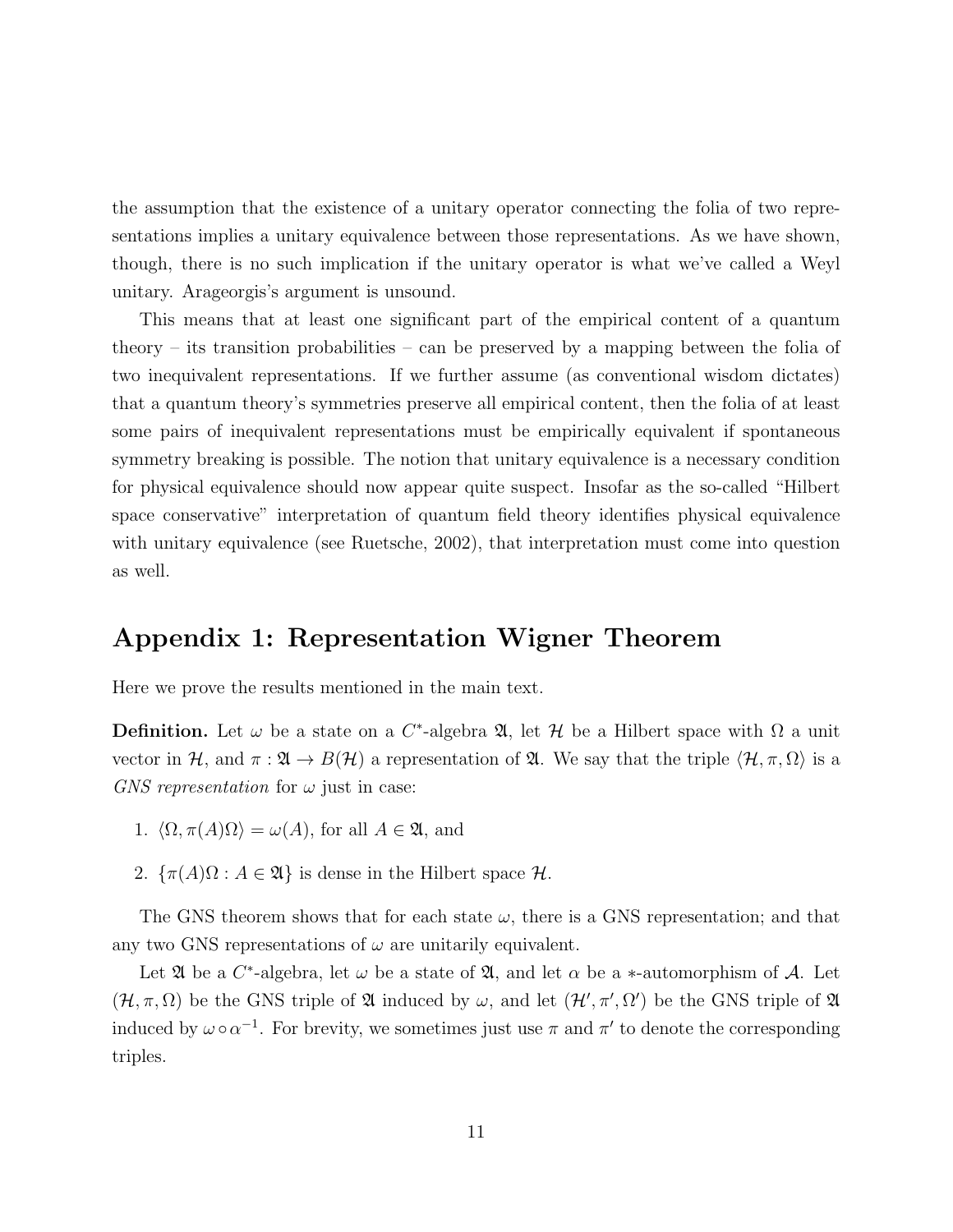**Representation Wigner Theorem.** Let  $\langle \mathcal{H}, \pi, \Omega \rangle$  be a GNS representation for  $\omega$ , and let  $\langle \mathcal{H}', \pi', \Omega' \rangle$  be a GNS representation for  $\omega \circ \alpha^{-1}$ . Then there is a unique unitary operator  $W = W_{\pi,\pi'} : \mathcal{H} \to \mathcal{H}'$  such that  $W\Omega = \Omega'$ , and  $W\pi(\alpha^{-1}(A)) = \pi'(A)W$  for all  $A \in \mathfrak{A}$ .

*Proof.* Let  $(\mathcal{H}, \pi, \Omega)$  be a GNS representation of  $\mathfrak A$  for the state  $\omega$ , and let  $(\mathcal{H}', \pi', \Omega')$  be a GNS representation of  $\mathfrak A$  for the state  $\omega \circ \alpha^{-1}$ . Define  $W : \mathcal H \to \mathcal H'$  by setting

$$
W\pi(A)\Omega = \pi'(\alpha(A))\Omega', \qquad \forall A \in \mathfrak{A}.
$$

Since  $\alpha(I) = I$ , it follows that  $W\Omega = \Omega'$ . Since

$$
\|\pi'(\alpha(A))\Omega'\|^2 = \langle \Omega', \pi'(\alpha(A^*A))\Omega' \rangle = \omega(\alpha^{-1}(\alpha(A^*A))) = \omega(A^*A) = \|\pi(A)\Omega\|^2,
$$

it follows that W is well defined and extends uniquely to a unitary operator from  $\mathcal H$  to H'. Note that since  $\pi(A)\Omega = W^*W\pi(A)\Omega = W^*\pi'(\alpha(A))\Omega'$ , it follows that  $W^*\pi'(B)\Omega' =$  $\pi(\alpha^{-1}(B))\Omega$  for all  $B \in \mathfrak{A}$ . Therefore,

$$
W^*\pi'(A)W\pi(B)\Omega = W^*\pi'(A\alpha(B))\Omega' = \pi(\alpha^{-1}(A)B)\Omega = \pi(\alpha^{-1}(A))\pi(B)\Omega,
$$

for all  $A, B \in \mathfrak{A}$ . Since the vectors  $\pi(B)\Omega$ , for  $B \in \mathfrak{A}$ , are dense in H, it follows that  $W^*\pi'(A)W = \pi(\alpha^{-1}(A))$  for all  $A \in \mathfrak{A}$ . That is, W implements a unitary equivalence from  $\pi \circ \alpha^{-1}$  to  $\pi'$ .

To show the uniqueness of W, it suffices to note that  $\Omega$  is a cyclic vector for  $\pi \circ \alpha$ ,  $\Omega'$ is a cyclic vector for  $\pi'$ , and  $W\Omega = \Omega'$ . Thus, there is at most one unitary intertwiner from  $\pi \circ \alpha^{-1}$  to  $\pi'$  that maps  $\Omega$  to  $\Omega'$ .  $\Box$ 

Note that if  $\alpha = \iota$  is the identity automorphism, and if we take  $\langle \mathcal{H}', \pi', \Omega' \rangle = \langle \mathcal{H}, \pi, \Omega \rangle$ , then I satisfies the conditions of the theorem, hence by uniqueness  $W_{\pi,\pi'} = I$ .

For the following corollary, recall that any representation  $\pi : \mathfrak{A} \to B(\mathcal{H})$  of a  $C^*$ -algebra gives rise to a map  $\pi^*$  of unit vectors of H into the state space of  $\mathfrak{A}$ . In particular,

$$
\pi^*(x)(A) = \langle x, \pi(A)x \rangle, \qquad (A \in \mathfrak{A}).
$$

**Corollary 1.** Let  $(\mathcal{H}, \pi, \Omega)$  be a GNS representation for  $\omega$ . Then the Wigner unitary W for  $\alpha$  implements the action of  $\alpha$  on vectors in H. That is,  $(\pi')^*(Wx) = \pi^*(x) \circ \alpha^{-1}$  for any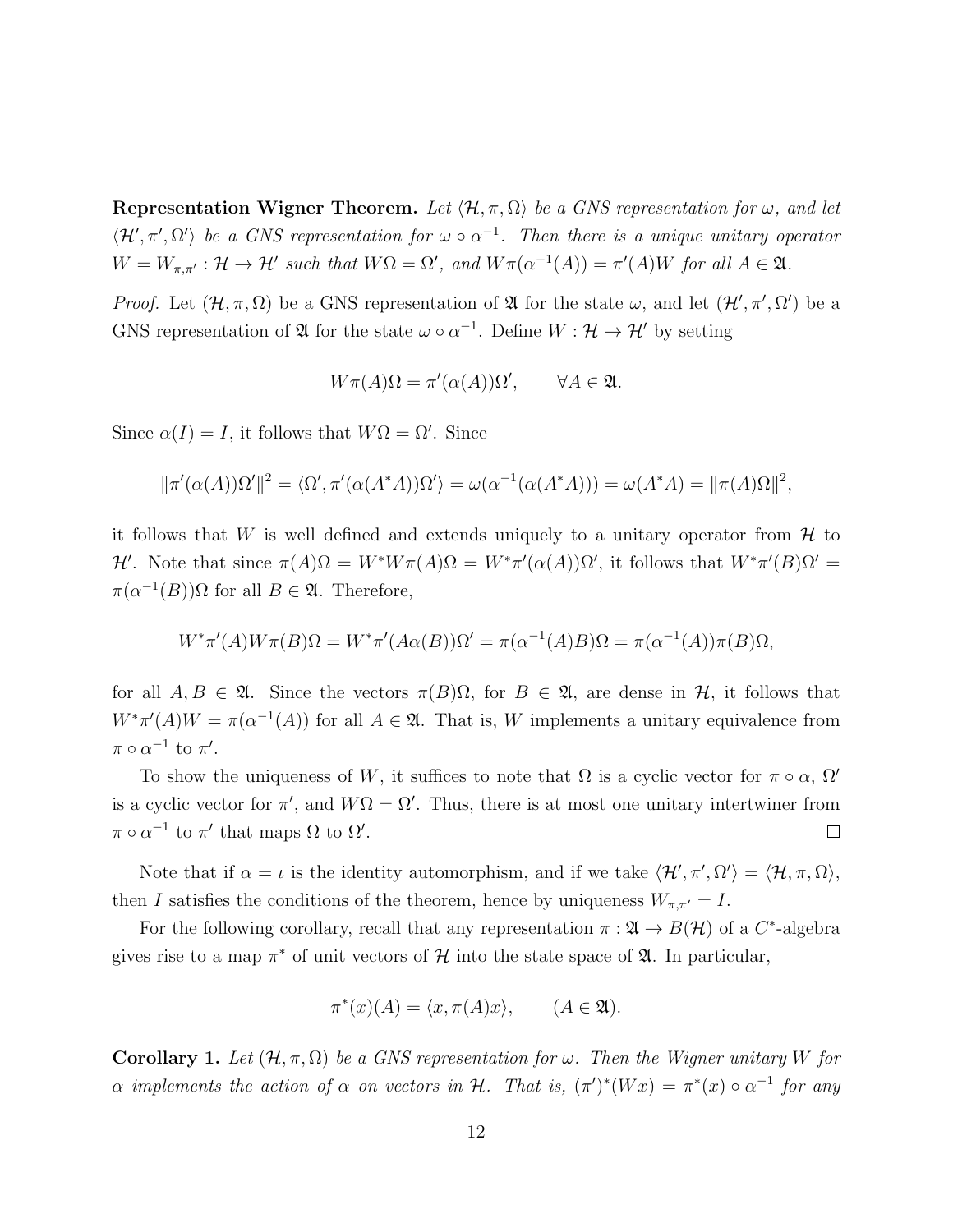

unit vector  $x$  in  $H$ .

*Proof.* By the Theorem, a Wigner unitary W intertwines  $\pi \circ \alpha^{-1}$  and  $\pi'$ , that is

$$
\pi(\alpha^{-1}(A)) = W^* \pi'(A)W,
$$

for all  $A \in \mathfrak{A}$ . Hence

$$
(\pi')^*(Wx)(A) = \langle Wx, \pi'(A)Wx \rangle = \langle x, W^*\pi'(A)Wx \rangle = \langle x, \pi(\alpha^{-1}(A))x \rangle = \pi^*(x)(\alpha^{-1}(A)),
$$

 $\Box$ 

for all  $A \in \mathfrak{A}$ .

The preceding corollary can be conveniently pictured via a commuting diagram:

**Corollary 2.** If the Wigner unitary  $W : \mathcal{H} \to \mathcal{H}'$  also induces a unitary equivalence between  $\pi$  and  $\pi'$ , then  $\alpha' \circ \pi^* = \pi^*$ .

Recall that  $\alpha' : S(\mathfrak{A}) \to S(\mathfrak{A})$  is defined by  $\alpha'(\omega) = \omega \circ \alpha^{-1}$ .

*Proof.* If W induces a unitary equivalence between  $\pi$  and  $\pi'$  then

$$
\pi(A)W^* = W^*\pi'(A) = \pi(\alpha^{-1}(A))W^*,
$$

for all  $A \in \mathfrak{A}$ . Canceling the unitary operator  $W^*$  on the right gives  $\pi(A) = \pi(\alpha^{-1}(A))$  for all  $A \in \mathfrak{A}$ , that is  $\pi = \pi \circ \alpha^{-1}$ . From the latter equation it clearly follows that  $\pi^* = \alpha' \circ \pi^*$ .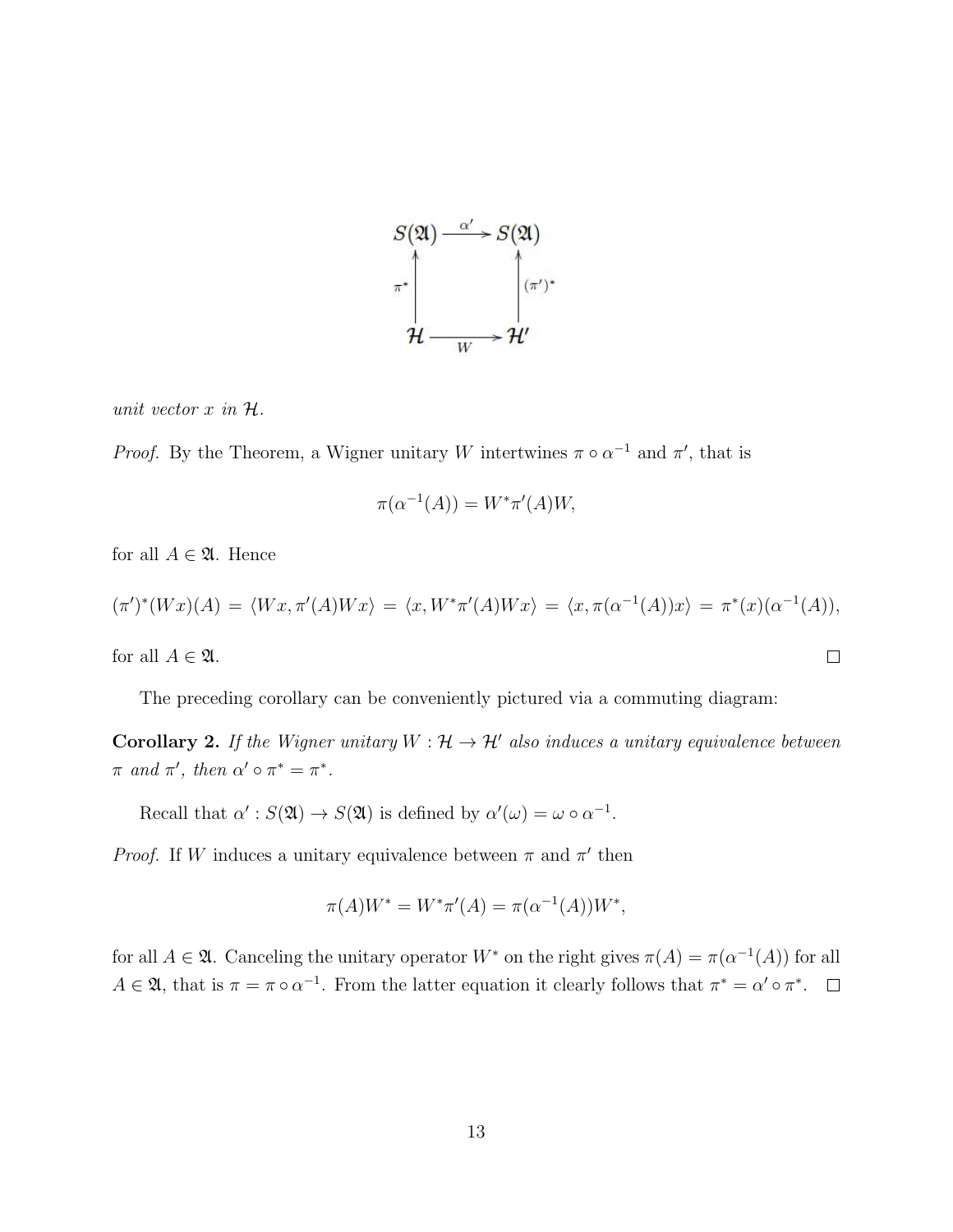## Appendix 2: Properties of the Wigner unitary operator

We now give a special case of the Representation Wigner Theorem which will illustrate some properties of the Wigner unitary. But first we need a lemma.

**Lemma.** If  $\langle \mathcal{H}, \pi, \Omega \rangle$  is a GNS representation for the state  $\omega$  then  $\langle \mathcal{H}, \pi \circ \alpha^{-1}, \Omega \rangle$  is a GNS representation for the state  $\omega \circ \alpha^{-1}$ .

Proof. Since  $\langle \Omega, \pi(\alpha^{-1}(A))\Omega \rangle = \omega(\alpha^{-1}(A))$  and since  $\Omega$  is cyclic under  $\{\pi(\alpha^{-1}(A)) : A \in \mathfrak{A}\}\,$ it follows that  $\langle \mathcal{H}, \pi \circ \alpha^{-1}, \Omega \rangle$  is a GNS representation for  $\omega \circ \alpha^{-1}$ .  $\Box$ 

We can now apply the Representation Wigner Theorem to the representations  $\langle \mathcal{H}, \pi, \Omega \rangle$ and  $\langle \mathcal{H}, \pi \circ \alpha^{-1}, \Omega \rangle$ 

Specialized Representation Wigner Theorem. If  $W : \mathcal{H} \to \mathcal{H}$  is the Wigner operator for the representations  $\langle \mathcal{H}, \pi, \Omega \rangle$  and  $\langle \mathcal{H}, \pi \circ \alpha^{-1}, \Omega \rangle$ , then  $W = I$ .

Proof. By RWT,  $W\Omega = \Omega$  and  $W\pi(\alpha^{-1}(A)) = \pi(\alpha^{-1}(A))W$  for all  $A \in \mathfrak{A}$ . Since  $\alpha$  is an automorphism,  $W\pi(A) = \pi(A)W$  for all  $A \in \mathfrak{A}$ . Hence

$$
W\pi(A)\Omega = \pi(A)W\Omega = \pi(A)\Omega,
$$

for all  $A \in \mathfrak{A}$ . Since the set  $\{\pi(A)\Omega : A \in \mathfrak{A}\}\)$  of vectors is dense in  $\mathcal{H}$ , it follows that  $Wx = x$ for every vector in  $\mathcal{H}$ ; that is,  $W = I$ .  $\Box$ 

We now apply SRWT to the case of symmetries in elementary quantum mechanics. Let H be a finite-dimensional Hilbert space, and let  $U : \mathcal{H} \to \mathcal{H}$  be a unitary operator that induces a symmetry. Then we have the following transformations:

$$
\varphi \longmapsto U\varphi \qquad \text{transformed state}
$$

$$
A \longmapsto UAU^* \quad \text{transformed observable}
$$

Of course,  $B(\mathcal{H})$  is a C<sup>\*</sup>-algebra, and each (pure) state of  $B(\mathcal{H})$  is represented uniquely by a ray in H. The unitary U induces the automorphism  $\alpha(A) = UAU^*$  of  $B(\mathcal{H})$ , as well as the corresponding state mapping.

In order to apply SRWT, we need to find representations. The first representation is  $\langle \mathcal{H}, \iota, \varphi \rangle$ , where  $\iota : B(\mathcal{H}) \to B(\mathcal{H})$  is the identity, and  $\varphi$  is an arbitrarily chosen unit vector.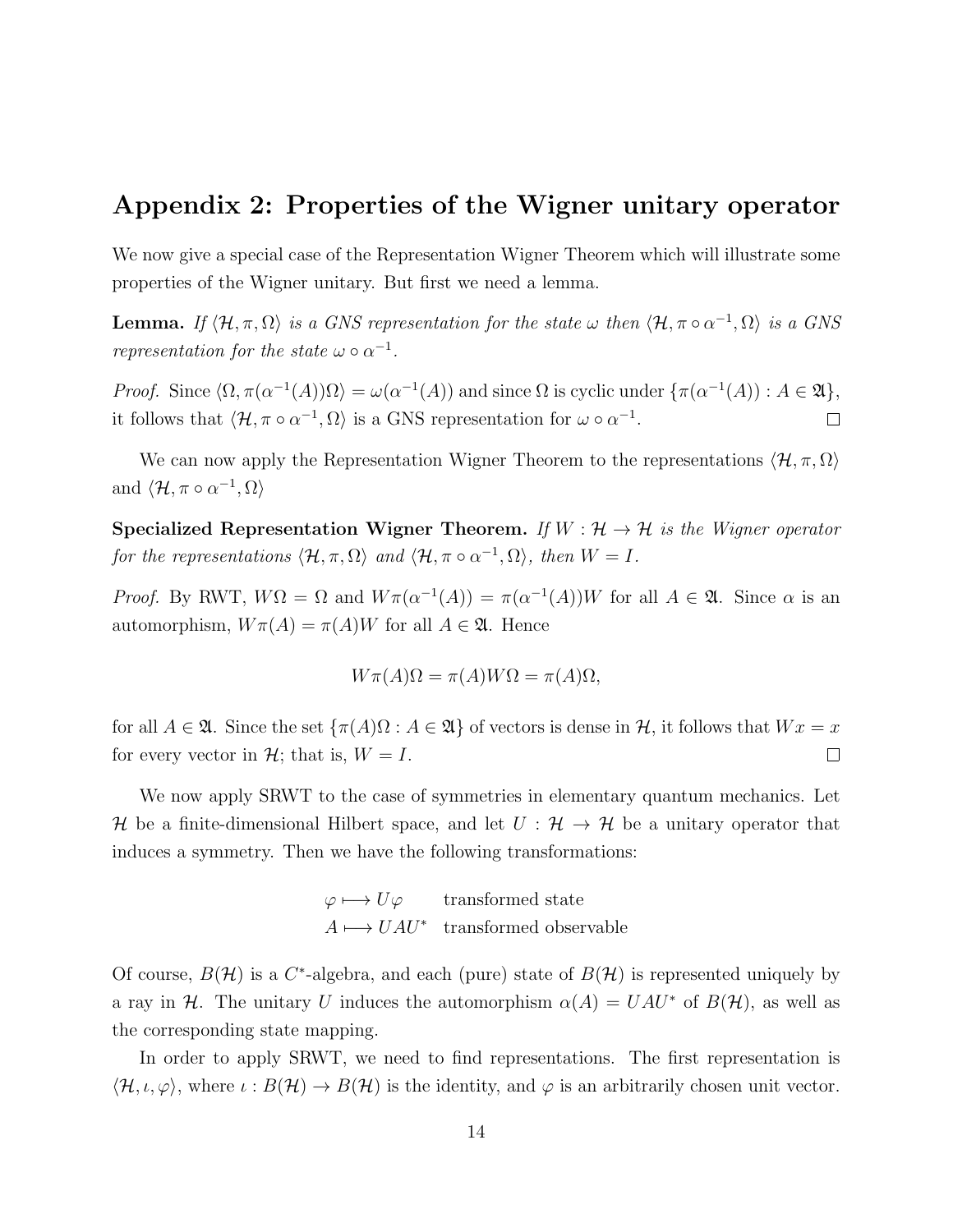The second representation is  $\langle \mathcal{H}, \iota \circ \alpha^{-1}, \varphi \rangle$ . By GWT, there is a Wigner unitary  $W : \mathcal{H} \to \mathcal{H}$ , and by SRWT,  $W = I$ .

So, in what sense does W induce the symmetry U on states? Should we not have  $W = U$ ? No, because a vector  $\varphi$  in H names different states on  $B(H)$  according to which representation we consider, either  $\iota$  or  $\alpha^{-1}$ . Relative to the first,  $\varphi$  represents the state  $A \mapsto \langle \varphi, A\varphi \rangle$ , and relative to the second,  $\varphi$  represents the state  $A \mapsto \langle \varphi, \alpha^{-1}(A)\varphi \rangle$ .

What W does is to map a vector representing some state  $\omega$  relative to  $\pi$  to a vector representing the state  $\omega \circ \alpha^{-1}$  relative to  $\pi \circ \alpha^{-1}$ . In the way we have set things up,  $W = 1_H$ , which just means that if  $\varphi$  represents  $\omega$  relative to  $\pi$ , then  $\varphi$  represents  $\omega \circ \alpha^{-1}$  relative to  $\pi' = \pi \circ \alpha^{-1}$ . So, indeed, the identity map implements the symmetry  $\omega \mapsto \omega \circ \alpha^{-1}$  of states!

Let us look now, more generally, at the case of an *unbroken* symmetry. By hypothesis, the symmetry  $\alpha$  is unbroken just in case the representations  $(\mathcal{H}, \pi, \Omega)$  and  $(\mathcal{H}, \pi \circ \alpha^{-1}, \Omega)$  are unitarily equivalent. That is, there is a unitary operator  $V : H \to H$  such that  $V \pi(\alpha^{-1}(A)) =$  $\pi(A)V$ . In fact, in the most interesting case where  $\omega$  is a pure state, V can be chosen such that  $V = \pi(U)$  for some unitary operator  $U \in \mathfrak{A}$ , hence

$$
\pi(\alpha(A)) = V\pi(A)V^* = \pi(UAU^*),
$$

for all  $A \in \mathfrak{A}$ . (To verify the existence of such a  $U \in \mathfrak{A}$ , see Kadison and Ringrose (1997, 730).)

Of course, we are still guaranteed the existence of the Wigner Unitary  $W : \mathcal{H} \to \mathcal{H}$ . (In fact, we know that  $W = I$ ; but ignore that fact for now.) Which operator, W or V, implements the symmetry  $\alpha$  on states? The answer is that they *both* do, but in different senses.

Compare the following two diagrams: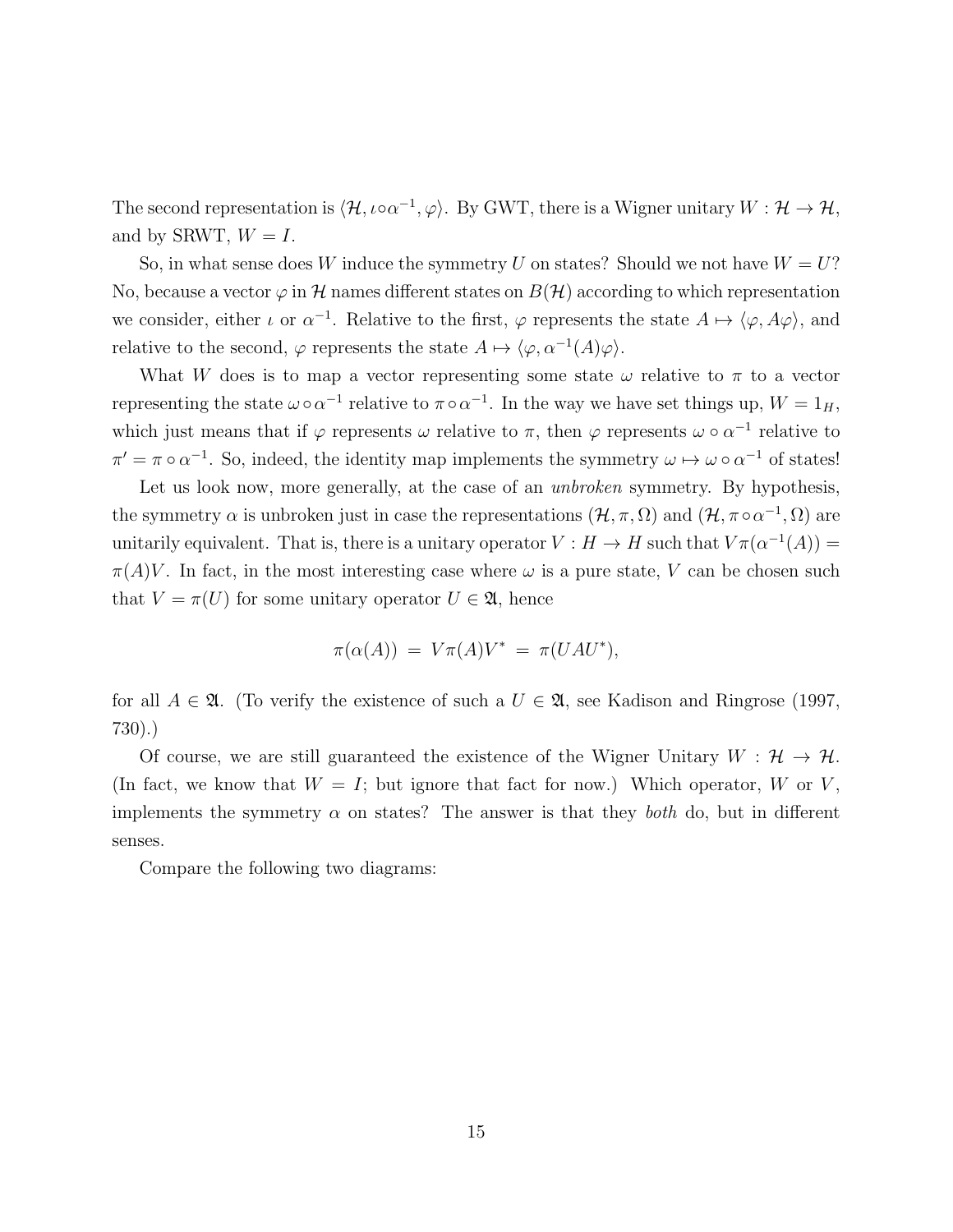

The square on the left shows the action of the Wigner unitary  $W$  for the special case of the GNS representation  $(\mathcal{H}, \pi \circ \alpha^{-1}, \Omega)$  for  $\omega \circ \alpha^{-1}$ . The square on the right shows that action of the unitary V that implements the equivalence between  $\pi$  and  $\pi \circ \alpha^{-1}$ . The key difference, of course, is that V implements the symmetry in such a way that the correspondence between vectors and states can be held invariant (the vertical arrows are the same), whereas  $W$ 's implementation requires a change of correspondence  $(\pi^*$  versus  $(\pi')^*$ ). But a state is a way to map observables to numbers, so changing the correspondence between vectors and states is equivalent to leaving this correspondence fixed and instead changing the labels of observables. In equation form:

$$
(\pi')^* = \alpha' \circ \pi^*,
$$

i.e. the correspondence  $(\pi')^*$  matches vectors with an observable A in exactly the way that the correspondence  $\pi^*$  matches vectors with the observable  $\alpha^{-1}(A)$ .

#### Acknowledgements

Thanks to Wayne Myrvold and Giovanni Valente for detailed comments on an earlier draft. DJB would like to thank Laura Ruetsche for several valuable discussions of the seeming paradox and John Earman for helpful correspondence. HPH thanks the triple (Jeremy Butterfield, Joe Rachiele, Noel Swanson $\rangle$  for helping him clarify the contrast between Wigner and intertwining unitaries.

#### References

Arageorgis, Aristidis (1995), Fields, Particles and Curvature, University of Pittsburgh: unpublished dissertation.